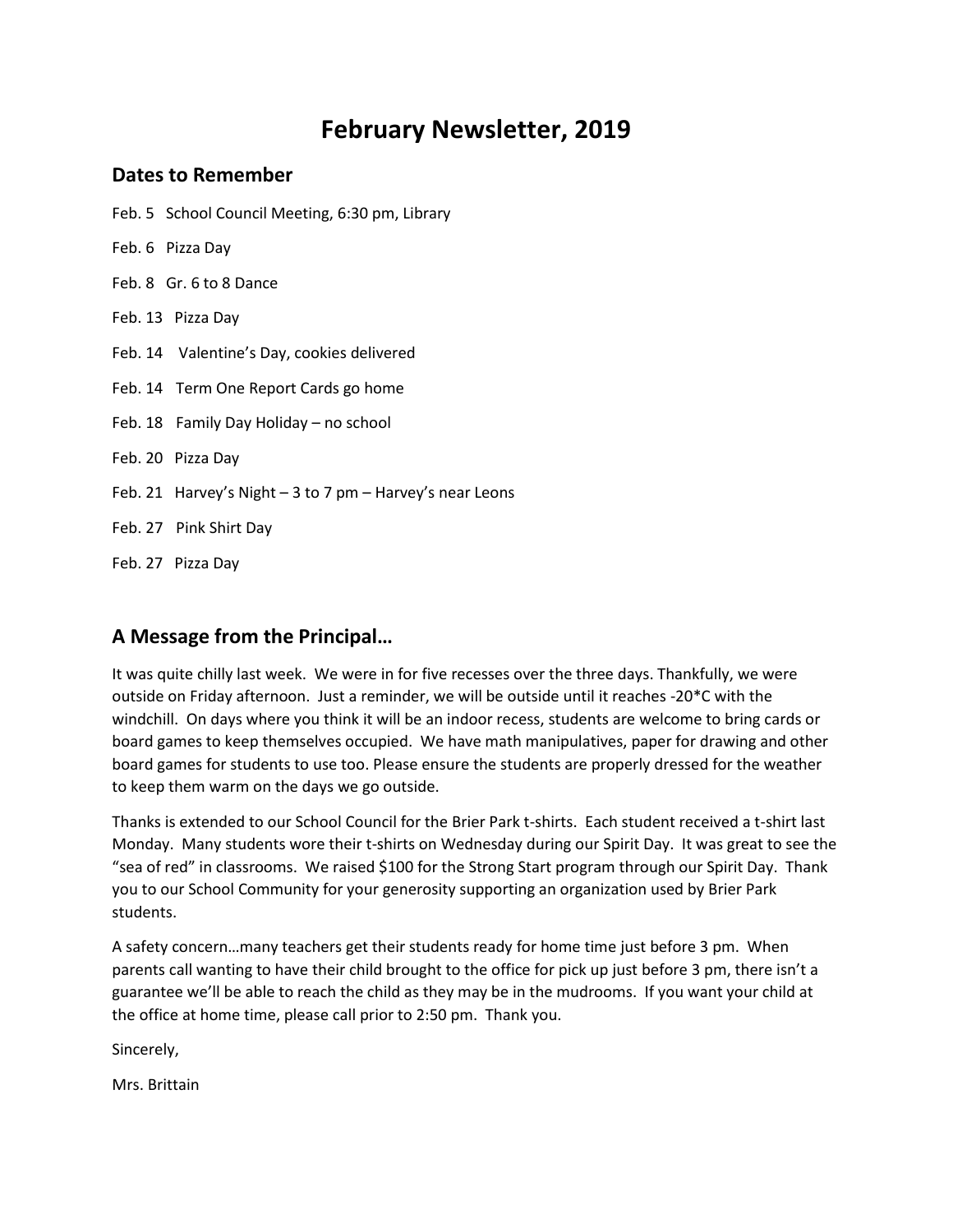## **Please be aware of a change that will take place at all Grand Erie schools beginning February 1st.**

Last fall, the Government of Ontario passed the Smoke-Free Ontario Act, which prohibits smoking tobacco or cannabis as well as all vaping in public areas, including schools.

The new law specifically states that a person can not smoke or vape in or around a school. This includes all indoor spaces and all outdoor areas like playgrounds and sports fields. It also prohibits smoking and vaping in public areas within 20 metres of the property line of a school or School Board facility. For reference, 20 metres equals 65 feet, or the approximate length of 1.5 school buses.

A person caught smoking or vaping in a prohibited area may be charged with an offence and subject to a fine of up to \$1,000 for a first offence, if convicted.

To assist our school with this change, the local Health Unit will provide new signage. Our Public Health Nurse will have education information available for those looking to quit smoking or vaping. Grand Erie will also be removing all traditional smoking and vaping areas.

Understandably, this is a significant change that will require everyone's cooperation. We don't want to see anyone charged. Therefore, we're asking for your support and assistance in ensuring everyone meets the requirements of this new law.

For more information on the Smoke-Free Ontario Act, visit: [https://bit.ly/2FGV4y5.](https://bit.ly/2FGV4y5)



Count Us In! Grand Erie's Student Census takes place, March 18-29

The goal of Grand Erie's Multi-Year Plan is Success for Every Student. In order to achieve this, the Board must understand the needs of its students and their families. To assist the Board with this work, all students in Grades 4-12 will take part in Count Us In!, Grand Erie's first-ever student census from March 18-29.

This initiative is being led by Grand Erie's Safe and Inclusive Schools Team and has the support of the Board of Trustees, Senior Management and a host of community groups and organizations. It is also part of a larger initiative by the Ministry of Education and Ontario's Education Equity Action Plan.

The census findings will help Grand Erie better understand student populations and school communities; identify and eliminate barriers to student success, inclusion and well-being; and establish effective programs to increase student services. For more information, visit: granderie.ca.